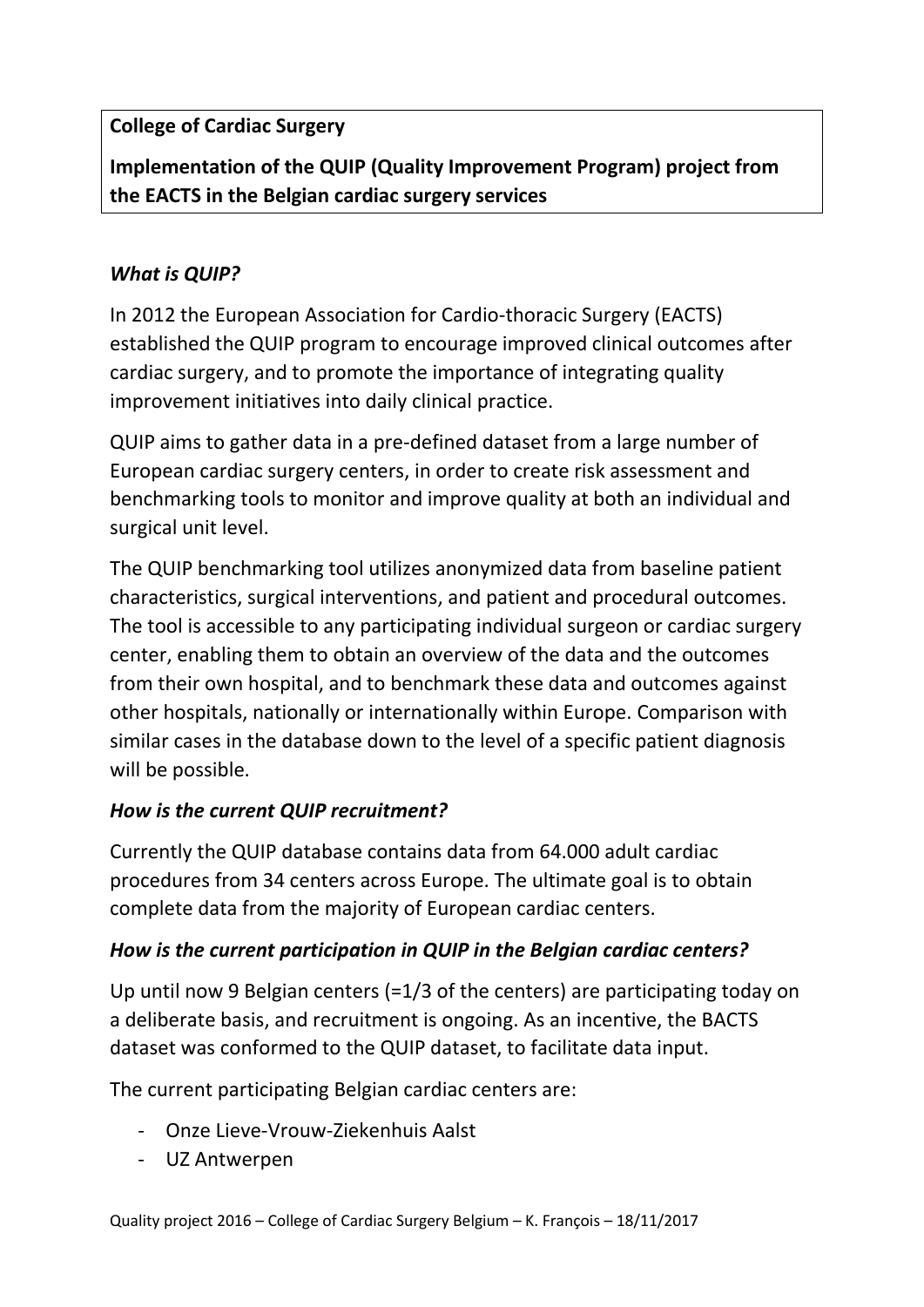- AZ St Jan Brugge
- UCL St Luc Bruxelles
- Grand Hôpital de Charleroi
- ZOL Genk
- AZ Maria Middelares Gent
- UZ Gent
- UZ Leuven

The BACTS uploaded 16.675 adult cardiac surgical interventions so far.

Figure 1 demonstrates the breakdown in procedural groups for Belgium, obtained from the current uploaded data.



Figure 1. Procedure group breakdown. *CABG: coronary artery bypass graft*

At this moment, due to incomplete data from Belgium, an adequate comparison of the Belgian dataset with the total database, as depicted in Figure 2, cannot yet be obtained.